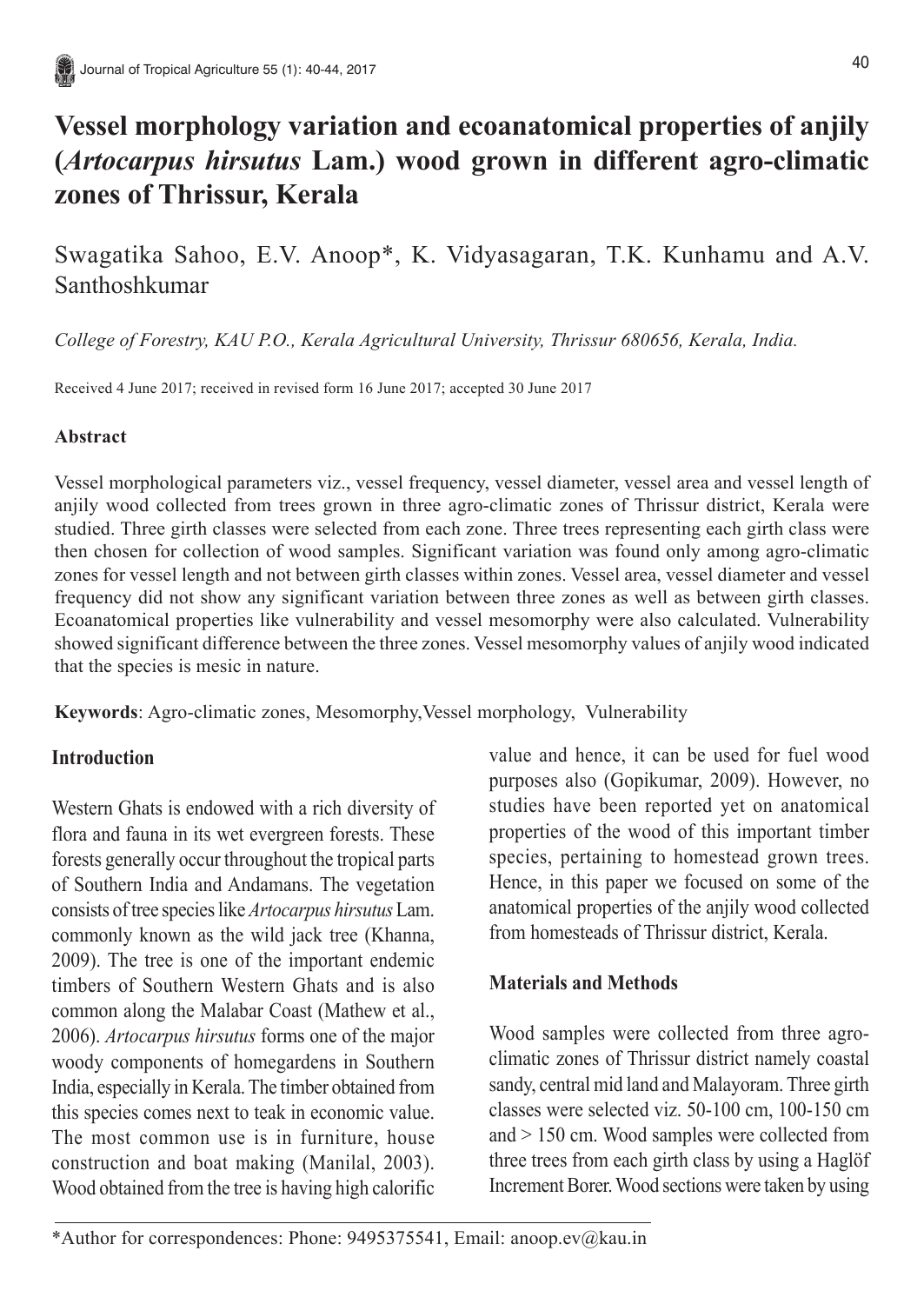a Leica sliding wood microtome (Leica SM 2000R) for analyzing vessel frequency, vessel area and vessel diameter. Maceration was done for determining vessel length using Jeffery's solution. Permanent slides were prepared using DPX mountant. These slides were observed under an image analyzer (Labomed Digipro 2) for taking various anatomical measurements. Wood anatomical indices such as vulnerability (vessel member diameter divided by vessel frequency) and mesomorphy (vulnerability multiplied by mean vessel member length) were calculated from species means following the formulae provided by Carlquist (1977). Nested ANOVA and Tukey's test were performed for comparing different parameters between three zones as well as between girth classes within zones using a software MINITAB (Ver. 17).

#### **Results and Discussion**

#### *Vessel morphology*

Vessel frequency was found to vary from 2-3 no./ mm<sup>2</sup> among the three agro-climatic zones and nonsignificant variation was found between the three agro-climatic zones as well as between the three girth classes. Most of the vessels were found to be solitary. This might be due to the higher frequency of vessels; smaller the diameter, greater the chance for grouping of vessels (Vijayan, 2017). Similar vessel frequency was also found in teak by Cardoso et al. (2015) from East Timor. Analysis revealed that no significant difference existed between zones or girth classes as all the three zones were experiencing more or less similar rainfall pattern and also since vessel frequency is mostly related to water conductivity. Vessel diameter also did not vary significantly between zones or girth classes. Vessel diameter ranged from 194.93 µm to 236.49 µm for coastal sandy, 245.47 µm to 291.52 µm for Central mid land and 222.85 µm to 261.22 µm for Malayoram. Vessel area ranged from  $49432.03 \text{ }\mu\text{m}^2$ to 78869.70  $\mu$ m<sup>2</sup> for coastal sandy, 70159.32  $\mu$ m<sup>2</sup> to 93481.86 µm2 for Central mid land and 69449.11µm2 to 127585.48 µm2 for Malayoram. There was no significant variation in vessel area between zones as well as between girth classes within zones. Vessel length ranged from 248.47  $\mu$ m to 289.43 µm for coastal sandy, 126.86µm to 171.31 µm for Central mid land and 192.71 µmto 330.27 µmfor Malayoram. There was significant difference in vessel length between zones. However, there was no significant difference in vessel length between girth classes within zones. Carlquist (2001) noted that along with moisture availability and freezing effect on xylem anatomy, geographical location of a wood sample also affects structure, or phenology, e.g., slope exposure, rainfall, deciduous nature of plant, leaf size, or seasonal stem dieback. Therefore, it can be inferred that the above difference can be attributed to slope and exposure as all the three zones have different topographical features. Singh et al. (2017) also found vessel length of 284.4 µm in



*Figure 1.* Wood anatomical features of *Artocarpus hirsutus* Lam. showing vessels morphologies 1a: vessels in TS (x4), 1b: tyloses in vessels (X10), 1c: vessel element (maceration X40)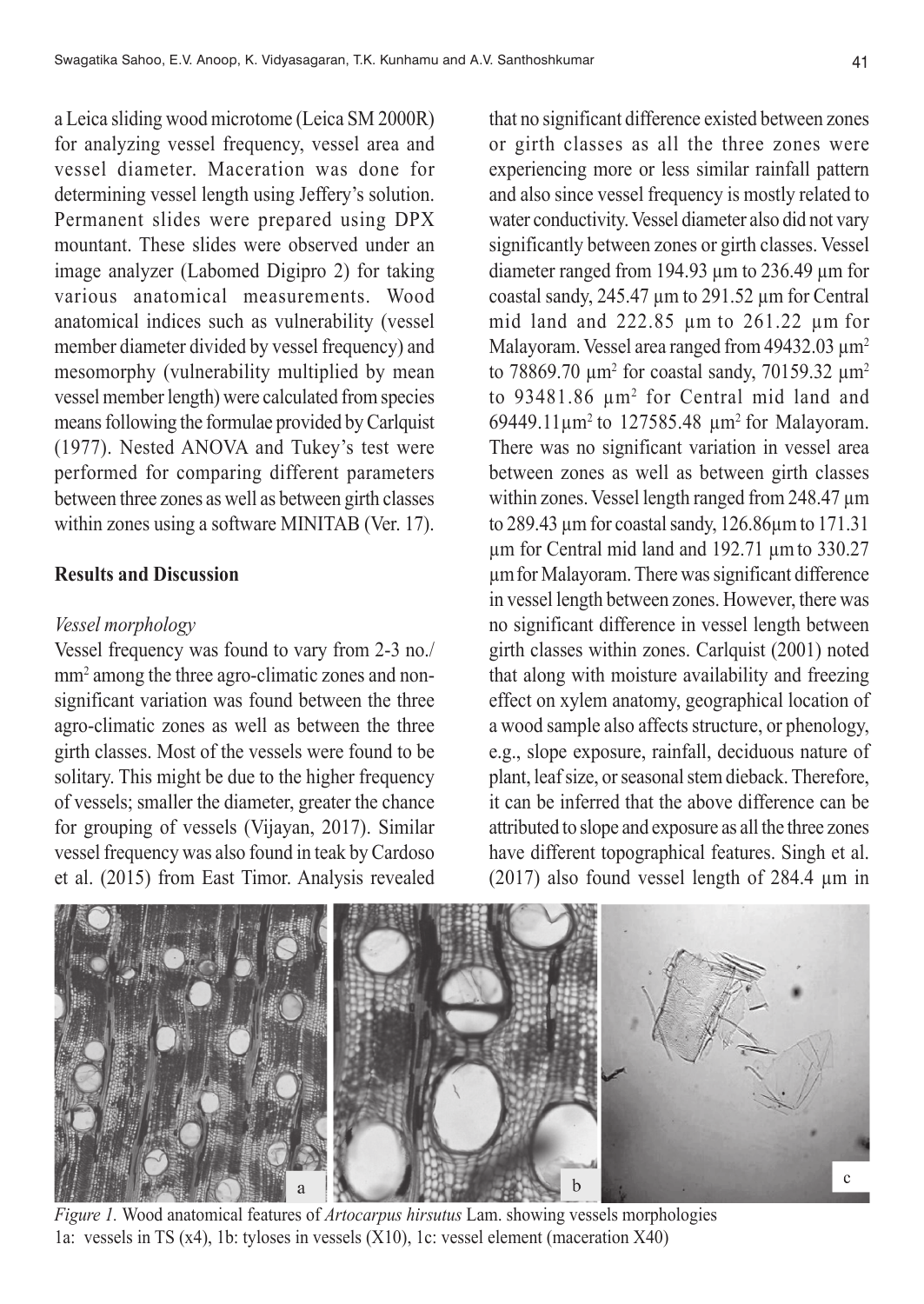*Artocarpus nitidus* collected from Assam and Mizoram*.* The vessel length of teak was also found to be 279 µm (Ahmed and Chun, 2011).

## *Ecoanatomical properties of anjily wood*

Vulnerability and Mesomorphy are two indices determined by Carlquist (1977) for determining the role of ecological factors in variation in wood anatomy. The values of vulnerability and mesomorphy vary according to different climatic conditions. A low value for vulnerability (1.0) and mesomorphy (75) indicate adaptation to xeric condition *i.e.* it can withstand the low water availability while high value of vulnerability and mesomorphy indicate the adaptation of species to

mesic condition, according to Meena and Gupta (2014) who studied these parameters in *Albizia procera* which also possessed large vessels with low frequency. They also demonstrated that vulnerability of *A. procera* in tropical condition was 85.10 in Bangladesh and Mesomorphy in tropical area varied from 31999.10 to 10970. This finding is similar to our study in which we found that vulnerability ratio was highest in central mid-land zone of Thrissur i.e.136.82 and mesomorphy of three zones ranged from 21083.99 to 32955.65. *Artocarpus hirsutus* proved efficient enough in conductivity due to its large vessel area and few numbers. Nooshin (2012) who studied vulnerability and mesomorphy in *Haloxylon ammodendron* also found that it was

Table 1. Vessel frequency (no./mm<sup>2</sup>) of *Artocarpus hirsutus* Lam. wood from different agro-climatic zones and girth classes

| Agro-climatic zones | Girth classes |            |           |           |                 |  |
|---------------------|---------------|------------|-----------|-----------|-----------------|--|
|                     | $50-100$ cm   | 100-150 cm | $>150$ cm | Zone Mean | F-value         |  |
| Coastal sandy       |               |            |           |           | $1.75^{ns}$     |  |
|                     | (0.58)        | (0.58)     | (0.00)    | (0.58)    | (zones)         |  |
| Central mid land    |               |            |           |           | $1, 33$ ns      |  |
|                     | (0.00)        | (0.00)     | (0.00)    | 2(0.00)   | (Girth classes) |  |
| Malayoram           |               |            |           |           | within zones)   |  |
|                     | (0.58)        | (0.00)     | (0.00)    | (0.00)    |                 |  |

Values within parentheses is standard deviation (SD); ns- non-significant at 0.05 level

*Table 2*. Vessel diameter (µm) of *Artocarpus hirsutus* Lam. wood from different agro-climatic zones and girth classes

| Agro-climatic zones | Girth classes |            |           |           |                      |  |
|---------------------|---------------|------------|-----------|-----------|----------------------|--|
|                     | $50-100$ cm   | 100-150 cm | $>150$ cm | Zone Mean | F-value              |  |
| Coastal sandy       | 236.49        | 223.08     | 194.93    | 218.26    | $4.65$ <sup>ns</sup> |  |
|                     | (41.19)       | (22.09)    | (67.37)   | (21.21)   | (Zones)              |  |
| Central mid land    | 245.47        | 283.18     | 291.52    | 273.39    | 1.63 <sup>ns</sup>   |  |
|                     | (18.99)       | (15.12)    | (17.27)   | (24.53)   | (Girth classes)      |  |
| Malayoram           | 261.22        | 222.85     | 255.66    | 246.57    | within zones)        |  |
|                     | (4.33)        | (23.25)    | (9.02)    | (20.73)   |                      |  |

Values within parentheses is standard deviation (SD); ns- non-significant at 0.05 level

| Table 3. Vessel area (µm <sup>2</sup> ) of <i>Artocarpus hirsutus</i> Lam. wood from different agro-climatic zones and girth classes |  |
|--------------------------------------------------------------------------------------------------------------------------------------|--|
|--------------------------------------------------------------------------------------------------------------------------------------|--|

|                                                              | Girth classes |                |                                  |            |                    |
|--------------------------------------------------------------|---------------|----------------|----------------------------------|------------|--------------------|
| Agro-climatic zones                                          | $50-100$ cm   | $100 - 150$ cm | $>150$ cm                        | Zone Mean  | F-value            |
| Coastal sandy                                                | 78869.7       | 61746.08       | 49432.03                         | 63349.27   | $1.12^{ns}$        |
|                                                              | (55949.60)    | (8289.14)      | (25416.11)                       | (14784.17) | (zones)            |
| Central mid land                                             | 70159.32      | 93481.86       | 72912.51                         | 78851.23   | 1.11 <sup>ns</sup> |
|                                                              | (14588.22)    | (16933.03)     | (15952.51)                       | (12705.45) | (Girth classes)    |
| Malayoram                                                    | 127585.48     | 69449.11       | 73216.46                         | 90083.68   | within zones)      |
|                                                              | (83357.50)    | (12551.09)     | (5007.35)                        | (32532.08) |                    |
| $V_0$ luga within naranthagas is standard deviation $(8D)$ . |               |                | no non gianificant of 0.05 lavel |            |                    |

Values within parentheses is standard deviation (SD); ns- non-significant at 0.05 level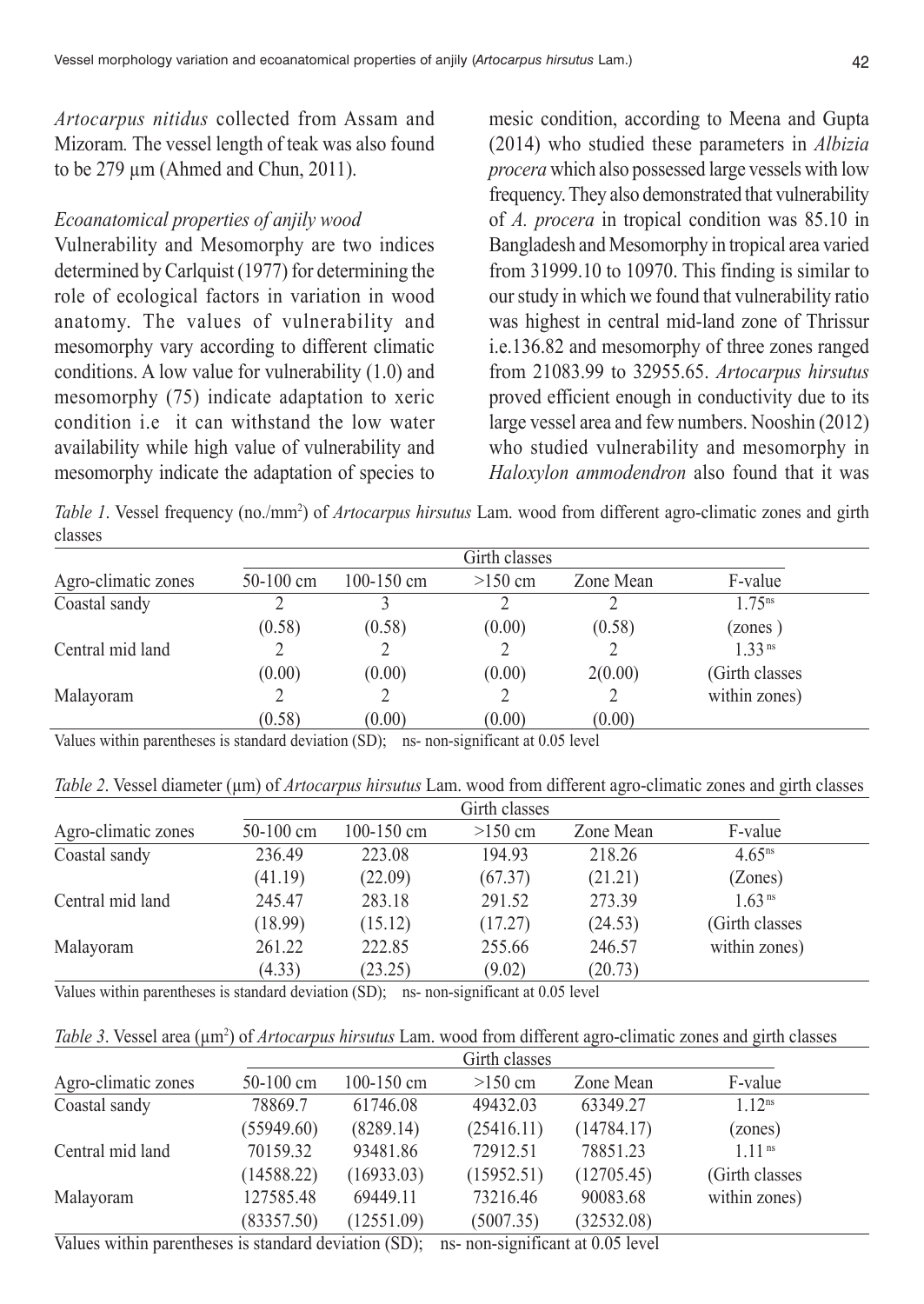|                     | Girth classes |                |           |                     |                      |
|---------------------|---------------|----------------|-----------|---------------------|----------------------|
| Agro-climatic zones | $50-100$ cm   | $100 - 150$ cm | $>150$ cm | Zone Mean           | F-value              |
| Coastal sandy       | 271.24        | 289.43         | 248.47    | 269.71 <sup>B</sup> | $6.47*$              |
|                     | (46.64)       | (74.70)        | (35.22)   | (20.522)            | (zones)              |
| Central mid land    | 126.86        | 160.35         | 171.31    | 152.84 <sup>A</sup> | $1.11$ <sup>ns</sup> |
|                     | (2.36)        | (25.50)        | (19.74)   | (23.15)             | (Girth classes)      |
| Malayoram           | 330.27        | 329.02         | 192.71    | $284^{\rm B}$       | within zones)        |
|                     | (86.65)       | (62.84)        | (58.14)   | (79.06)             |                      |

*Table 4*. Vessel length of *Artocarpus hirsutus* Lam. wood from different agro-climatic zones and girth classes

Values within parentheses is standard deviation (SD); ns- non-significant at 0.05 level;\*- significant at 0.05 level Means with same letter as superscript indicates homogeneous groups

*Table 5*. Vulnerability index of *Artocarpus hirsutus* Lam wood from different agro- climatic zones and girth classes

|                     | Girth classes |                |           |                     |                    |
|---------------------|---------------|----------------|-----------|---------------------|--------------------|
| Agro-climatic zones | $50-100$ cm   | $100 - 150$ cm | $>150$ cm | Zone Mean           | F-value            |
| Coastal sandy       | 105.85        | 85.41          | 97.46     | 96.24 <sup>A</sup>  | $11.26*$           |
|                     | (33.69)       | (12.45)        | (33.68)   | (10.27)             | (zones)            |
| Central mid land    | 122.73        | 141.99         | 145.76    | 136.82 <sup>B</sup> | 0.88 <sup>ns</sup> |
|                     | (9.49)        | (7.56)         | (8.63)    | (12.35)             | (girth classes)    |
| Malayoram           | 97.46         | 145.76         | 127.83    | 118.39AB            | within zones)      |
|                     | (33.68)       | (8.63)         | (4.51)    | (8.47)              |                    |

Values within parentheses is standard deviation (SD);ns- non-significant at 0.05 level;\*- significant at 0.05 level Means with same letter as superscript indicates homogeneous group

*Table 6*. Vessel mesomorphy of *Artocarpus hirsutus* Lam.wood from different agro- climatic zones and girth classes

|                                                                                                                                    | Girth classes |                |            |           |                      |
|------------------------------------------------------------------------------------------------------------------------------------|---------------|----------------|------------|-----------|----------------------|
| Agro-climatic zones                                                                                                                | $50-100$ cm   | $100 - 150$ cm | $>150$ cm  | Zone Mean | F-value              |
| Coastal sandy                                                                                                                      | 29317.70      | 24226.26       | 24937.41   | 26160.45  | $3.76$ <sup>ns</sup> |
|                                                                                                                                    | (13557.07)    | (3716.67)      | (10903.85) | (2757.27) | (zones)              |
| Central mid land                                                                                                                   | 15556.60      | 22833.02       | 24862.36   | 21083.99  | $1, 33$ ns           |
|                                                                                                                                    | (912.06)      | (4423.26)      | (1427.36)  | (4893.22) | (girth classes)      |
| Malayoram                                                                                                                          | 37485.71      | 36844.75       | 24536.51   | 32955.65  | within zones)        |
|                                                                                                                                    | (9669.53)     | (9474.96)      | (7088.06)  | (7298.43) |                      |
| $\mathbf{v}$ at $\mathbf{u}$ and $\mathbf{v}$ and $\mathbf{v}$ and $\mathbf{v}$ and $\mathbf{v}$ and $\mathbf{v}$ and $\mathbf{v}$ |               |                |            |           |                      |

Values within parentheses is standard deviation (SD); ns- non-significant at 0.05 level

resistant to drought condition. Vessel diameter is inversely proportional to vessel density and is a good indicator of determination of vulnerability and mesomorphy (Carlquist, 1988).

The present study revealed that only vessel length showed significant difference between girth classes across three agro-climatic zones. Vessel frequency, vessel area and vessel diameter did not show significant difference across the three agro-climatic zones. Ecoanatomical characters like vulnerability index and vessel mesomorphy were also analysed and vulnerability index was found to be highest in central mid land. The results of the present study

can be used as a baseline data for future tree improvement programme of this species for different end uses. As information on wood properties of *Artocarpus hirsutus* is very scarce, this study can provide important details regarding wood properties of this species.

## **References**

- Ahmed, S.A. and Chun, S.K. 2011. Permeability of *Tectona grandis* L. as affected by wood structure. Wood Sci. Technol., 45(3): 487-500.
- Cardoso, S., Sousa, V.B., Quilhó, T. and Pereira, H. 2015. Anatomical variation of teakwood from unmanaged